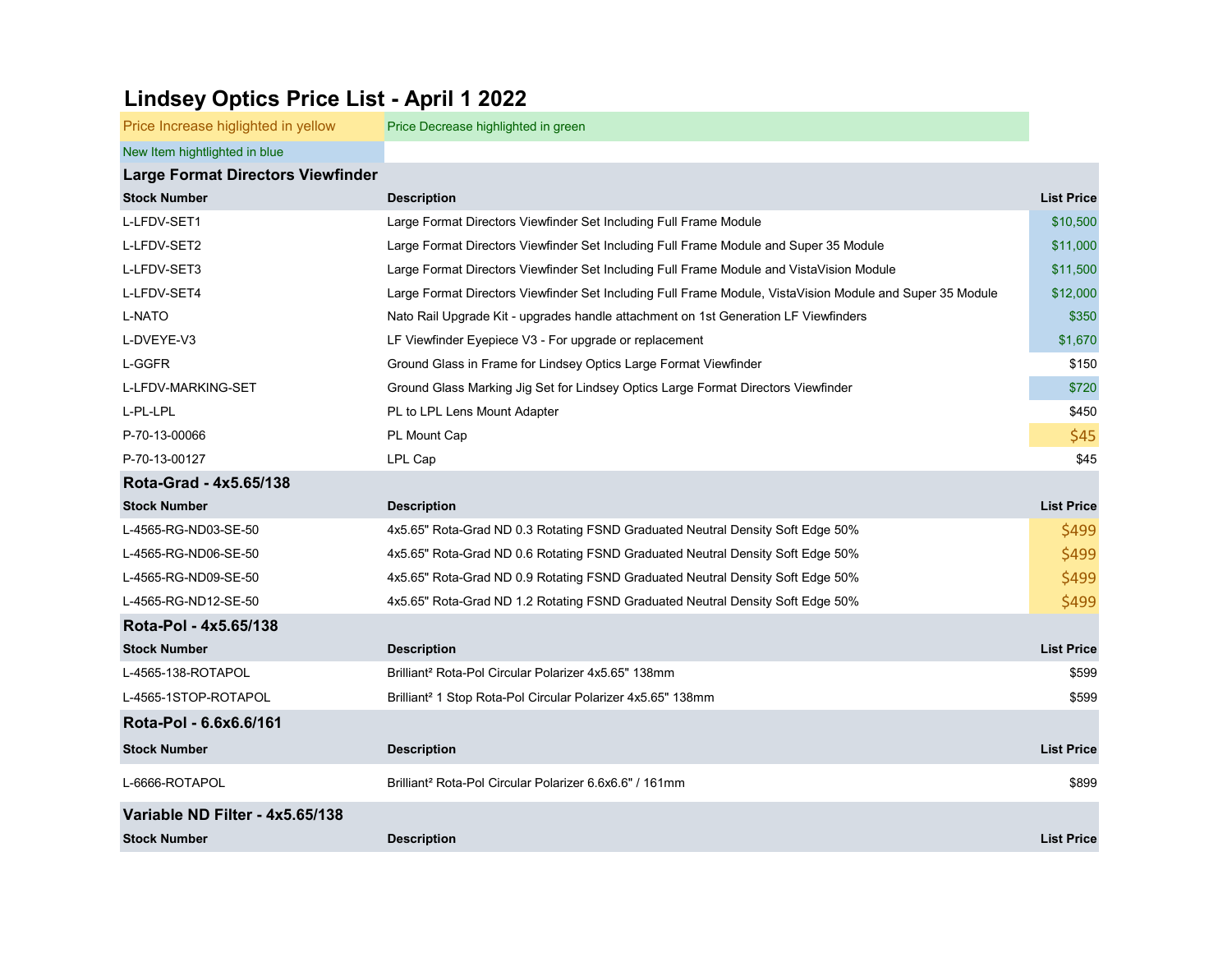| L-4565-VARIND-1SLOT                | Brilliant <sup>2</sup> 4x5.65/138 1-Slot Variable ND Filter     | \$999             |
|------------------------------------|-----------------------------------------------------------------|-------------------|
| L-4565-VARIND                      | Brilliant <sup>2</sup> 4x5.65/138mm Variable ND Filter          | \$899             |
| Variable ND - 6.6x6.6/161          |                                                                 |                   |
| <b>Stock Number</b>                | <b>Description</b>                                              | <b>List Price</b> |
| L-6666-VARIND                      | Brilliant <sup>2</sup> 6.6x6.6"/161mm Variable ND Filter        | \$1,299           |
| Rota-Streak™ Filters - 4x5.65/138  |                                                                 |                   |
| <b>Stock Number</b>                | <b>Description</b>                                              | <b>List Price</b> |
| L-4565-RSTREAK-BLUE-SET            | Set of Seven 4x5.65" Blue Rota-Streak™ Filters                  | \$2,835           |
| L-4565-RSTREAK-CLEAR-SET           | Set of Seven 4x5.65" CLEAR Rota-Streak™ Filters                 | \$2,835           |
| L-4565-RSTREAK-KRYSTAL             | Brilliant <sup>2</sup> 4x5.65" Rota-Streak™ KRYSTAL             | \$525             |
| L-4565-RSTREAK-BLUE-KRYSTAL        | Brilliant <sup>2</sup> 4x5.65" Rota-Streak™ BLUE KRYSTAL        | \$525             |
| L-4565-RSTREAK-PINK-KRYSTAL        | Brilliant <sup>2</sup> 4x5.65" Rota-Streak™ PINK KRYSTAL        | \$525             |
| L-4565-RSTREAK-BLUE-2MM            | Brilliant <sup>2</sup> 4x5.65" Rota-Streak™ BLUE 2mm            | \$450             |
| L-4565-RSTREAK-BLUE-3MM            | Brilliant <sup>2</sup> 4x5.65" Rota-Streak™ BLUE 3mm            | \$450             |
| L-4565-RSTREAK-BLUE-4MM            | Brilliant <sup>2</sup> 4x5.65" Rota-Streak™ BLUE 4mm            | \$450             |
| L-4565-RSTREAK-BLUE-4STAR          | Brilliant <sup>2</sup> 4x5.65" Rota-Streak™ BLUE 4 Point Star   | \$450             |
| L-4565-RSTREAK-BLUE-6STAR          | Brilliant <sup>2</sup> 4x5.65" Rota-Streak™ BLUE 6 Point Star   | \$450             |
| L-4565-RSTREAK-BLUE-6MM            | Brilliant <sup>2</sup> 4x5.65" Rota-Streak™ BLUE 6MM            | \$450             |
| L-4565-RSTREAK-BLUE-CLEAR-2MM      | Brilliant <sup>2</sup> 4x5.65" Rota-Streak™ BLUE-CLEAR 2MM      | \$450             |
| L-4565-RSTREAK-BLUE-CLEAR-CONFETTI | Brilliant <sup>2</sup> 4x5.65" Rota-Streak™ BLUE-CLEAR Confetti | \$450             |
| L-4565-RSTREAK-BLUE-CLEAR-SWIRL    | Brilliant2 4x5.65" Rota-Streak™ Blue & Clear Swirl              | \$450             |
| L-4565-RSTREAK-BLUE-CONFETTI       | Brilliant <sup>2</sup> 4x5.65" Rota-Streak™ BLUE Confetti       | \$450             |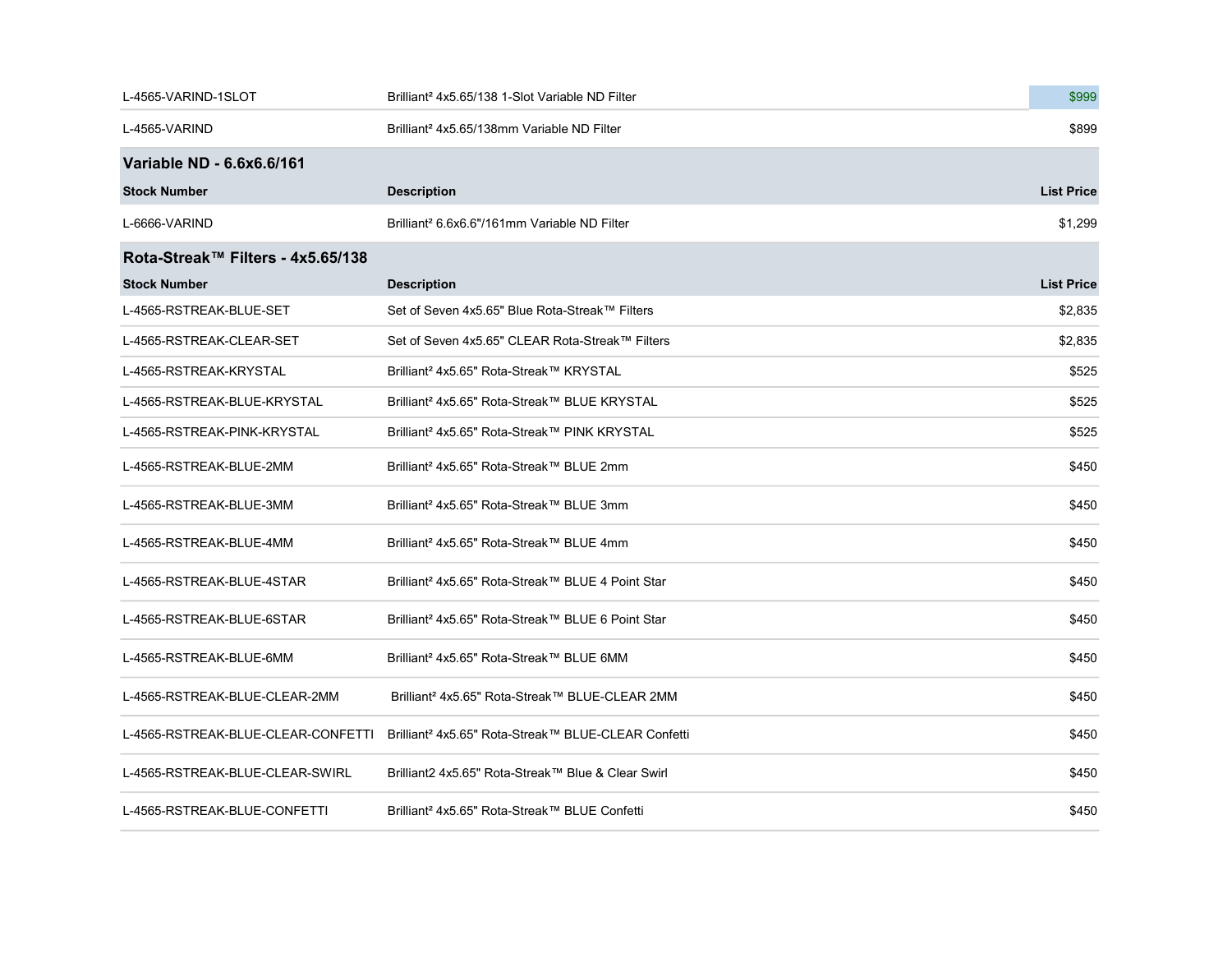| L-4565-RSTREAK-BLUE-SWIRL     | Brilliant <sup>2</sup> 4x5.65" Rota-Streak™ BLUE Swirl         | \$450 |
|-------------------------------|----------------------------------------------------------------|-------|
| L-4565-RSTREAK-CLEAR-2MM      | Brilliant <sup>2</sup> 4x5.65" Rota-Streak™ CLEAR 2mm          | \$450 |
| L-4565-RSTREAK-CLEAR-3MM      | Brilliant <sup>2</sup> 4x5.65" Rota-Streak™ CLEAR 3mm          | \$450 |
| L-4565-RSTREAK-CLEAR-4MM      | Brilliant <sup>2</sup> 4x5.65" Rota-Streak™ CLEAR 4mm          | \$450 |
| L-4565-RSTREAK-CLEAR-4STAR    | Brilliant <sup>2</sup> 4x5.65" Rota-Streak™ CLEAR 4 Point Star | \$450 |
| L-4565-RSTREAK-CLEAR-6STAR    | Brilliant <sup>2</sup> 4x5.65" Rota-Streak™ CLEAR 6 Point Star | \$450 |
| L-4565-RSTREAK-CLEAR-6MM      | Brilliant <sup>2</sup> 4x5.65" Rota-Streak™ CLEAR 6mm          | \$450 |
| L-4565-RSTREAK-CLEAR-CONFETTI | Brilliant <sup>2</sup> 4x5.65" Rota-Streak™ CLEAR Confetti     | \$450 |
| L-4565-RSTREAK-CLEAR-SWIRL    | Brilliant <sup>2</sup> 4x5.65" Rota-Streak™ CLEAR Swirl        | \$450 |
| L-4565-RSTREAK-CUSTOM         | Brilliant <sup>2</sup> 4x5.65 Custom Rota-Streak™              | \$450 |
| L-4565-RSTREAK-GREEN-2MM      | Brilliant <sup>2</sup> 4x5.65" Rota-Streak™ GREEN 2mm          | \$450 |
| L-4565-RSTREAK-GREEN-3MM      | Brilliant <sup>2</sup> 4x5.65" Rota-Streak™ GREEN 3mm          | \$450 |
| L-4565-RSTREAK-GREEN-4MM      | Brilliant <sup>2</sup> 4x5.65" Rota-Streak™ GREEN 4mm          | \$450 |
| L-4565-RSTREAK-GREEN-4STAR    | Brilliant <sup>2</sup> 4x5.65" Rota-Streak™ GREEN 4 Point Star | \$450 |
| L-4565-RSTREAK-GREEN-CONFETTI | Brilliant <sup>2</sup> 4x5.65" Rota-Streak™ GREEN Confetti     | \$450 |
| L-4565-RSTREAK-GREEN-SWIRL    | Brilliant <sup>2</sup> 4x5.65" Rota-Streak™ GREEN Swirl        | \$450 |
| L-4565-RSTREAK-PINK-2MM       | Brilliant <sup>2</sup> 4x5.65" Rota-Streak™ PINK 2mm           | \$450 |
| L-4565-RSTREAK-PINK-3MM       | Brilliant <sup>2</sup> 4x5.65" Rota-Streak™ PINK 3mm           | \$450 |
| L-4565-RSTREAK-PINK-4MM       | Brilliant <sup>2</sup> 4x5.65" Rota-Streak™ PINK 4mm           | \$450 |
| L-4565-RSTREAK-PINK-4STAR     | Brilliant <sup>2</sup> 4x5.65" Rota-Streak™ PINK 4 Point Star  | \$450 |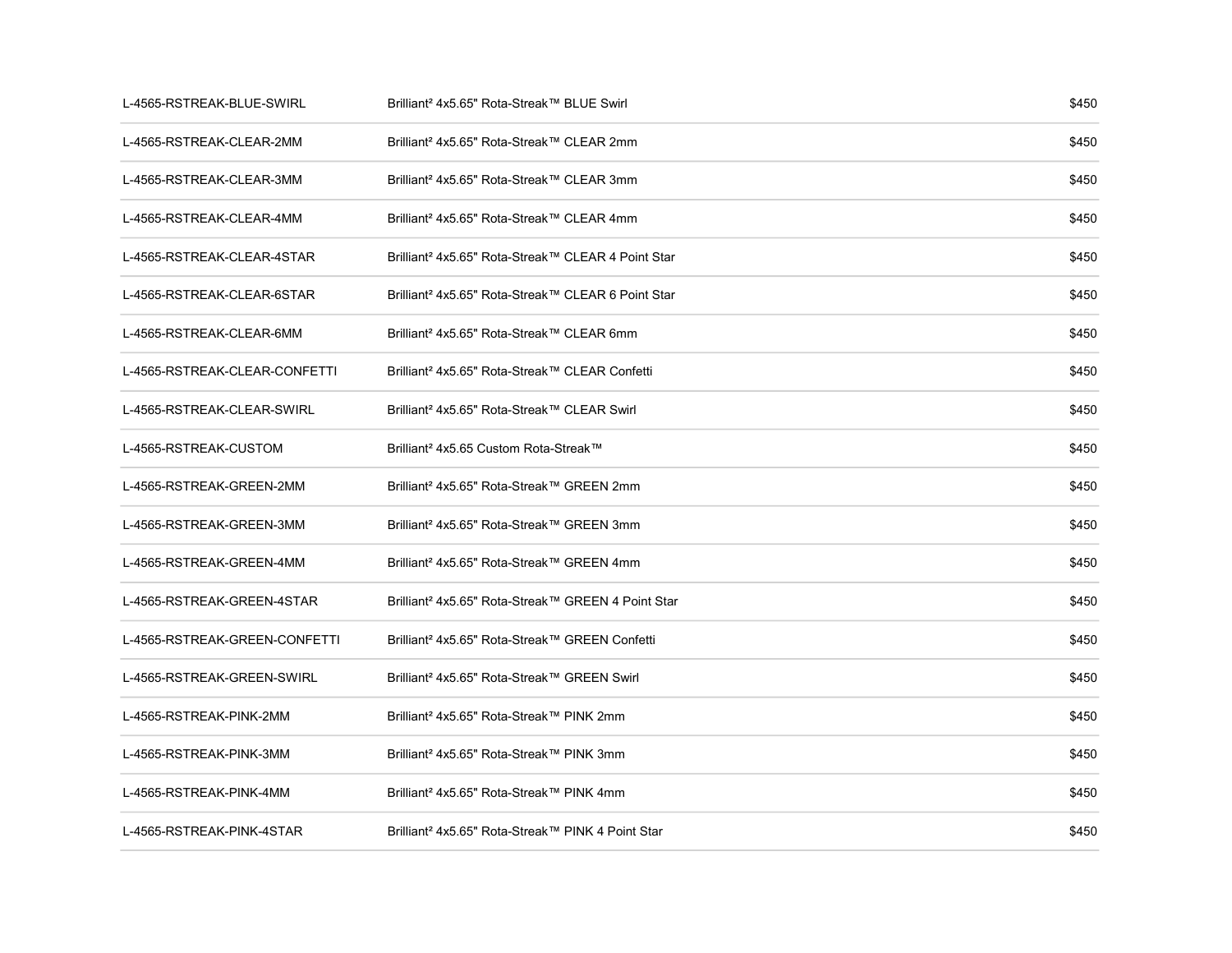| L-4565-RSTREAK-PINK-CONFETTI   | Brilliant <sup>2</sup> 4x5.65" Rota-Streak™ PINK Confetti             | \$450 |
|--------------------------------|-----------------------------------------------------------------------|-------|
| L-4565-RSTREAK-PINK-SWIRL      | Brilliant <sup>2</sup> 4x5.65" Rota-Streak™ PINK Swirl                | \$450 |
| L-4565-RSTREAK-ORANGE-2MM      | Brilliant <sup>2</sup> 4x5.65" Rota-Streak™ ORANGE 2mm                | \$450 |
| L-4565-RSTREAK-ORANGE-3MM      | Brilliant <sup>2</sup> 4x5.65" Rota-Streak™ ORANGE 3mm                | \$450 |
| L-4565-RSTREAK-ORANGE-CONFETTI | Brilliant <sup>2</sup> 4x5.65" Rota-Streak™ ORANGE Confetti           | \$450 |
| L-4565-RSTREAK-ORANGE-SWIRL    | Brilliant <sup>2</sup> 4x5.65" Rota-Streak™ ORANGE Swirl              | \$450 |
| L-4565-RSTREAK-RED-2MM         | Brilliant <sup>2</sup> 4x5.65" Rota-Streak™ RED 2mm                   | \$450 |
| L-4565-RSTREAK-RED-3MM         | Brilliant <sup>2</sup> 4x5.65" Rota-Streak™ RED 3mm                   | \$450 |
| L-4565-RSTREAK-RED-4MM         | Brilliant <sup>2</sup> 4x5.65" Rota-Streak™ RED 4mm                   | \$450 |
| L-4565-RSTREAK-RED-4STAR       | Brilliant <sup>2</sup> 4x5.65" Rota-Streak™ RED 4 Point Star          | \$450 |
| L-4565-RSTREAK-RED-CONFETTI    | Brilliant <sup>2</sup> 4x5.65" Rota-Streak™ RED Confetti              | \$450 |
| L-4565-RSTREAK-RED-SWIRL       | Brilliant <sup>2</sup> 4x5.65" Rota-Streak™ RED Swirl                 | \$450 |
| L-4565-RSTREAK-RWB-CONFETTI    | Brilliant <sup>2</sup> 4x5.65" Rota-Streak™ RED WHITE & BLUE Confetti | \$450 |
| L-4565-RSTREAK-RWB-SWOR;       | Brilliant <sup>2</sup> 4x5.65" Rota-Streak™ RED WHITE & BLUE Swirl    | \$450 |
| L-4565-RSTREAK-YELLOW-2MM      | Brilliant <sup>2</sup> 4x5.65" Rota-Streak™ YELLOW 2mm                | \$450 |
| L-4565-RSTREAK-YELLOW-3MM      | Brilliant <sup>2</sup> 4x5.65" Rota-Streak™ YELLOW 3mm                | \$450 |
| L-4565-RSTREAK-YELLOW-4MM      | Brilliant <sup>2</sup> 4x5.65" Rota-Streak™ YELLOW 4mm                | \$450 |
| L-4565-RSTREAK-YELLOW-4STAR    | Brilliant <sup>2</sup> 4x5.65" Rota-Streak™ YELLOW 4 Point Star       | \$450 |
| L-4565-RSTREAK-YELLOW-CONFETTI | Brilliant <sup>2</sup> 4x5.65" Rota-Streak™ YELLOW Confetti           | \$450 |
| L-4565-RSTREAK-YELLOW-SWIRL    | Brilliant <sup>2</sup> 4x5.65" Rota-Streak™ YELLOW Swirl              | \$450 |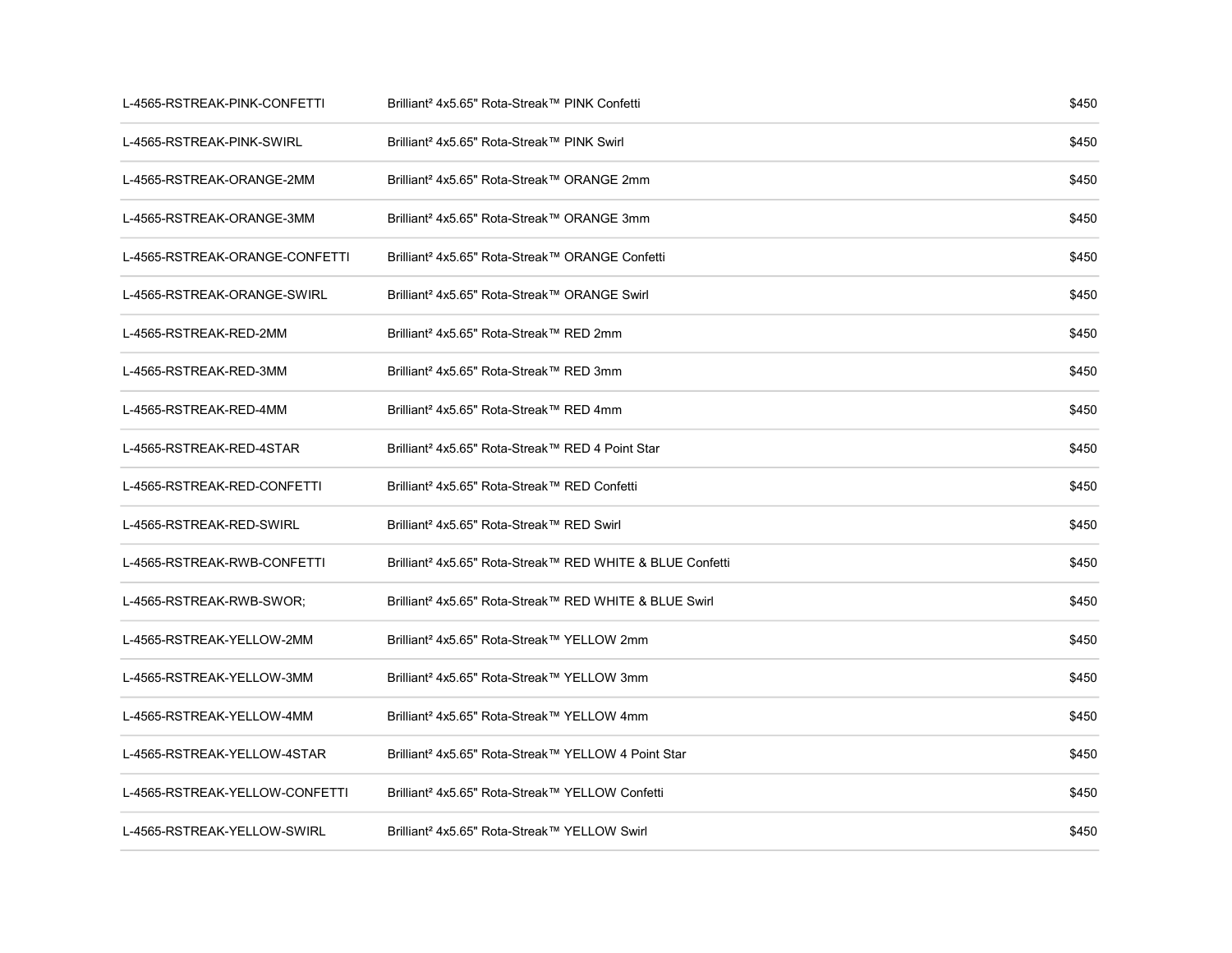## Rota-Streak™ - 6.6 x 6.6" / 161mm

| <b>Stock Number</b>           | <b>Description</b>                                              | <b>List Price</b> |
|-------------------------------|-----------------------------------------------------------------|-------------------|
| L-6666-RSTREAK-KRYSTAL        | Brilliant <sup>2</sup> 6.6x6.6" Rota-Streak™™ KRYSTAL           | \$749             |
| L-6666-RSTREAK-BLUE-KRYSTAL   | Brilliant <sup>2</sup> 6.6x6.6" Rota-Streak™ BLUE KRYSTAL       | \$749             |
| L-6666-RSTREAK-PINK-KRYSTAL   | Brilliant <sup>2</sup> 6.6x6.6" Rota-Streak™™ PINK KRYSTAL      | \$749             |
| L-6666-RSTREAK-BLUE-2MM       | Brilliant <sup>2</sup> 6.6x6.6" Rota-Streak™ BLUE 2mm           | \$649             |
| L-6666-RSTREAK-BLUE-3MM       | Brilliant <sup>2</sup> 6.6x6.6" Rota-Streak™ BLUE 3mm           | \$649             |
| L-6666-RSTREAK-BLUE-4MM       | Brilliant <sup>2</sup> 6.6x6.6" Rota-Streak™ BLUE 4mm           | \$649             |
| L-6666-RSTREAK-BLUE-6MM       | Brilliant <sup>2</sup> 6.6x6.6" Rota-Streak™ BLUE 6mm           | \$649             |
| L-6666-RSTREAK-BLUE-SWIRL     | Brilliant <sup>2</sup> 6.6x6.6" Rota-Streak™ BLUE Swirl         | \$649             |
| L-6666-RSTREAK-BLUE-CONFETTI  | Brilliant <sup>2</sup> 6.6x6.6" Rota-Streak™ BLUE Confetti      | \$649             |
| L-6666-RSTREAK-BLUE-4STAR     | Brilliant <sup>2</sup> 6.6x6.6" Rota-Streak™ BLUE 4 Point Star  | \$649             |
| L-6666-RSTREAK-BLUE-SET       | Set of 7 6.6x6.6" Blue Rota-Streak™ Filters                     | \$4,089           |
| L-6666-RSTREAK-CLEAR-2MM      | Brilliant <sup>2</sup> 6.6x6.6" Rota-Streak™ CLEAR 2mm          | \$649             |
| L-6666-RSTREAK-CLEAR-3MM      | Brilliant <sup>2</sup> 6.6x6.6" Rota-Streak™ CLEAR 3mm          | \$649             |
| L-6666-RSTREAK-CLEAR-4MM      | Brilliant <sup>2</sup> 6.6x6.6" Rota-Streak™ CLEAR 4mm          | \$649             |
| L-6666-RSTREAK-CLEAR-6MM      | Brilliant <sup>2</sup> 6.6x6.6" Rota-Streak™ CLEAR 6mm          | \$649             |
| L-6666-RSTREAK-CLEAR-SWIRL    | Brilliant <sup>2</sup> 6.6x6.6" Rota-Streak™ CLEAR Swirl        | \$649             |
| L-6666-RSTREAK-CLEAR-CONFETTI | Brilliant <sup>2</sup> 6.6x6.6" Rota-Streak™ CLEAR Confetti     | \$649             |
| L-6666-RSTREAK-CLEAR-4STAR    | Brilliant <sup>2</sup> 6.6x6.6" Rota-Streak™ CLEAR 4 Point Star | \$649             |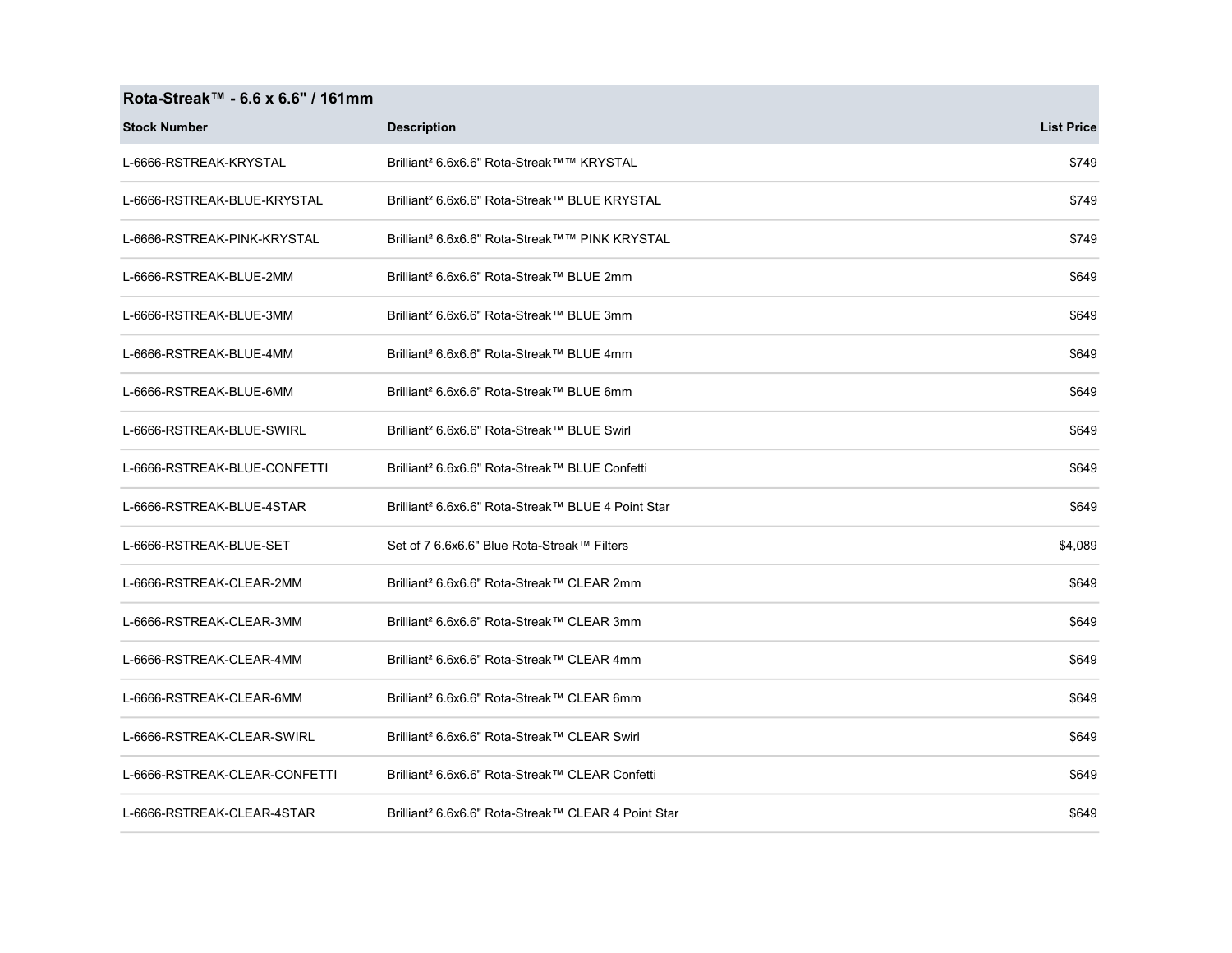| L-6666-RSTREAK-CLEAR-SET     | Set of Seven 6.6x6.6" CLEAR Rota-Streak™ Filters               | \$4,089 |
|------------------------------|----------------------------------------------------------------|---------|
| L-6666-RSTREAK-PINK-2MM      | Brilliant <sup>2</sup> 6.6x6.6" Rota-Streak™ PINK 2mm          | \$649   |
| L-6666-RSTREAK-PINK-3MM      | Brilliant <sup>2</sup> 6.6x6.6" Rota-Streak™ PINK 3mm          | \$649   |
| L-6666-RSTREAK-PINK-4MM      | Brilliant <sup>2</sup> 6.6x6.6" Rota-Streak™ PINK 4mm          | \$649   |
| L-6666-RSTREAK-PINK-6MM      | Brilliant <sup>2</sup> 6.6x6.6" Rota-Streak™ PINK 6mm          | \$649   |
| L-6666-RSTREAK-PINK-SWIRL    | Brilliant <sup>2</sup> 6.6x6.6" Rota-Streak™ PINK Swirl        | \$649   |
| L-6666-RSTREAK-PINK-CONFETTI | Brilliant <sup>2</sup> 6.6x6.6" Rota-Streak™ PINK Confetti     | \$649   |
| L-6666-RSTREAK-PINK-4STAR    | Brilliant <sup>2</sup> 6.6x6.6" Rota-Streak™ PINK 4 Point Star | \$649   |
| L-6666-RSTREAK-RED-2MM       | Brilliant <sup>2</sup> 6.6x6.6" Rota-Streak™ RED 2mm           | \$649   |
| L-6666-RSTREAK-RED-3MM       | Brilliant <sup>2</sup> 6.6x6.6" Rota-Streak™ RED 3mm           | \$649   |
| L-6666-RSTREAK-RED-4MM       | Brilliant <sup>2</sup> 6.6x6.6" Rota-Streak™ RED 4mm           | \$649   |
| L-6666-RSTREAK-RED-6MM       | Brilliant <sup>2</sup> 6.6x6.6" Rota-Streak™ RED 6mm           | \$649   |
| L-6666-RSTREAK-RED-SWIRL     | Brilliant <sup>2</sup> 6.6x6.6" Rota-Streak™ RED Swirl         | \$649   |
| L-6666-RSTREAK-RED-CONFETTI  | Brilliant <sup>2</sup> 6.6x6.6" Rota-Streak™ RED Confetti      | \$649   |
| L-6666-RSTREAK-RED-4STAR     | Brilliant <sup>2</sup> 6.6x6.6" Rota-Streak™ RED 4 Point Star  | \$649   |
| L-6666-RSTREAK-GREEN-2MM     | Brilliant <sup>2</sup> 6.6x6.6" Rota-Streak™ GREEN 2mm         | \$649   |
| L-6666-RSTREAK-GREEN-3MM     | Brilliant <sup>2</sup> 6.6x6.6" Rota-Streak™ GREEN 3mm         | \$649   |
| L-6666-RSTREAK-GREEN-4MM     | Brilliant <sup>2</sup> 6.6x6.6" Rota-Streak™ GREEN 4mm         | \$649   |
| L-6666-RSTREAK-GREEN-6MM     | Brilliant <sup>2</sup> 6.6x6.6" Rota-Streak™ GREEN 6mm         | \$649   |
| L-6666-RSTREAK-GREEN-SWIRL   | Brilliant <sup>2</sup> 6.6x6.6" Rota-Streak™ GREEN Swirl       | \$649   |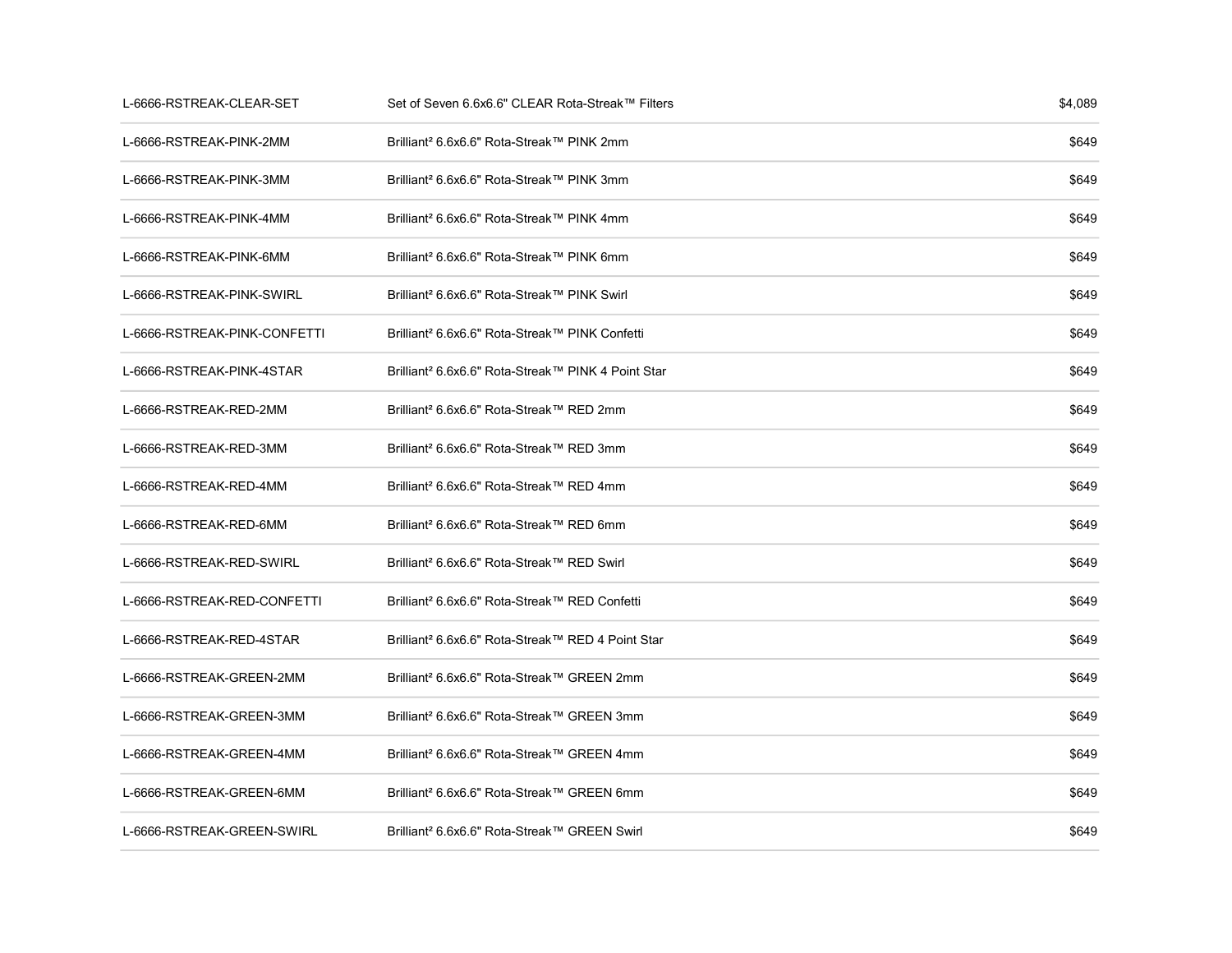| L-6666-RSTREAK-GREEN-CONFETTI                            | Brilliant <sup>2</sup> 6.6x6.6" Rota-Streak™ GREEN Confetti             | \$649             |
|----------------------------------------------------------|-------------------------------------------------------------------------|-------------------|
| L-6666-RSTREAK-GREEN-4STAR                               | Brilliant <sup>2</sup> 6.6x6.6" Rota-Streak™ GREEN 4 Point Star         | \$649             |
| L-6666-RSTREAK-YELLOW-2MM                                | Brilliant <sup>2</sup> 6.6x6.6" Rota-Streak™ YELLOW 2mm                 | \$649             |
| L-6666-RSTREAK-YELLOW-3MM                                | Brilliant <sup>2</sup> 6.6x6.6" Rota-Streak™ YELLOW 3mm                 | \$649             |
| L-6666-RSTREAK-YELLOW-4MM                                | Brilliant <sup>2</sup> 6.6x6.6" Rota-Streak™ YELLOW 4mm                 | \$649             |
| L-6666-RSTREAK-YELLOW-6MM                                | Brilliant <sup>2</sup> 6.6x6.6" Rota-Streak™ YELLOW 6mm                 | \$649             |
| L-6666-RSTREAK-YELLOW-SWIRL                              | Brilliant <sup>2</sup> 6.6x6.6" Rota-Streak™ YELLOW Swirl               | \$649             |
| L-6666-RSTREAK-YELLOW-CONFETTI                           | Brilliant <sup>2</sup> 6.6x6.6" Rota-Streak™ YELLOW Confetti            | \$649             |
| L-6666-RSTREAK-YELLOW-4STAR                              | Brilliant <sup>2</sup> 6.6x6.6" Rota-Streak™ YELLOW 4 Point Star        | \$649             |
| <b>Clear Filters - With Anti-Reflection Coating</b>      |                                                                         |                   |
| <b>Stock Number</b>                                      | <b>Description</b>                                                      | <b>List Price</b> |
| L-44-CLEAR-AR                                            | 4" x 4" Brilliant Clear with Anti-Reflection Coating                    | \$125             |
| L-4565-CLEAR-AR                                          | 4" x 5.650" Brilliant Clear with Anti-Reflection Coating                | \$200             |
| L-565565-CLEAR-AR                                        | 5.65" x 5.65" Brilliant Clear with Anti-Reflection Coating              | \$269             |
| L-6666-CLEAR-AR                                          | 6.6" x 6.6" Brilliant Clear with Anti-Reflection Coating                | \$315             |
| L-138-CLEAR-AR                                           | 138mm Round Brilliant Clear with Anti-Reflection Coating                | \$240             |
| L-45-CLEAR-AR                                            | 4.5" Round Brilliant Clear with Anti-Reflection Coating                 | \$160             |
| I-111-CLEAR-CABRIO                                       | 111mm Clear Filter for Fujinon Cabrio                                   | \$410             |
| L-112-CLEAR-AR-CANON                                     | 112mm Clear Filter for Canon Cine-Servo Lenses                          | \$410             |
| <b>Polarizing Filters - With Anti-Reflection Coating</b> |                                                                         |                   |
| <b>Stock Number</b>                                      | <b>Description</b>                                                      | <b>List Price</b> |
| L-4565-138-ROTAPOL                                       | Brilliant <sup>2</sup> Rota-Pol Circular Polarizer 4x5.65" 138mm        | \$599             |
| L-6666-ROTAPOL                                           | Brilliant <sup>2</sup> Rota-Pol Circular Polarizer 6.6"x6.6" / 161mm    | \$899             |
| L-4565-CPOLA-AR                                          | 4" x 5.650" Brilliant Circular Polarizer with Anti-Reflection Coating   | \$450             |
| L-4565-LPOLA-AR                                          | 4" x 5.650" Brilliant-Pol Linear Polarizer with Anti-Reflection Coating | \$450             |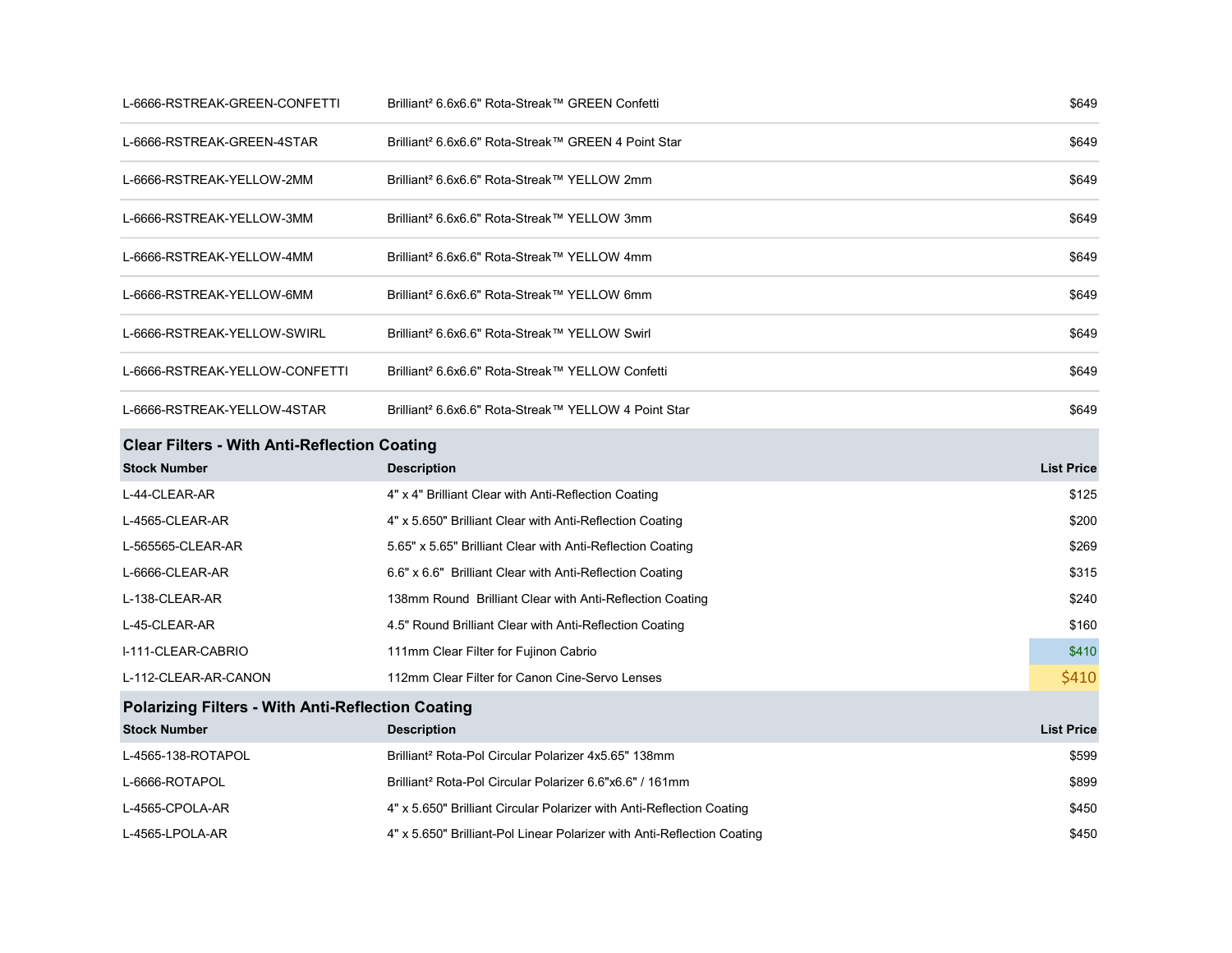| L-138-LPOLA-AR                                          | 138mm Round Brilliant-Pol Linear Polarizer with Anti-Reflection Coating                       | \$450             |
|---------------------------------------------------------|-----------------------------------------------------------------------------------------------|-------------------|
| L-138-CPOLA-AR                                          | 138mm Round Brilliant-Pol Circular Polarizer with Anti-Reflection Coating                     | \$450             |
| L-45-CPOLA-AR                                           | 4.5" Round Brilliant-Pol Circular Polarizer with Anti-Reflection Coating                      | \$255             |
| L-45-LPOLA-AR                                           | 4.5" Round Brilliant-Pol Linear Polarizer with Anti-Reflection Coating                        | \$255             |
| L-45-CPOLA-AR-UM                                        | 4.5" Round Brilliant-Pol Circular Polarizer with Anti-Reflection Coating - UNMOUNTED          | \$245             |
| L-45-LPOLA-AR-UM                                        | 4.5" Round Brilliant-Pol Linear Polarizer with Anti-Reflection Coating - UNMOUNTED            | \$245             |
| <b>Close UP Diopters - With Anti-Reflection Coating</b> |                                                                                               |                   |
| <b>Stock Number</b>                                     | <b>Description</b>                                                                            | <b>List Price</b> |
| L-45-DIOPTER1/2-AR                                      | 4.5" Round +1/2 Diopter Brilliant Close-Up Lens                                               | \$405             |
| L-45-DIOPTER1-AR                                        | 4.5" Round +1 Diopter Brilliant Close-Up Lens                                                 | \$405             |
| L-45-DIOPTER2-AR                                        | 4.5" Round +2 Diopter Brilliant Close-Up Lens                                                 | \$405             |
| L-45-DIOPTER3-AR                                        | 4.5" Round +3 Diopter Brilliant Close-Up Lens                                                 | \$405             |
|                                                         | 138mm Round Close Up Lenses - Diopters - With Anti-Reflection Coating                         |                   |
| <b>Stock Number</b>                                     | <b>Description</b>                                                                            | <b>List Price</b> |
| L-138-DIOPTER1/4-AR                                     | 138mm +1/4 Diopter Brilliant Close-Up Lens                                                    | \$510             |
| L-138-DIOPTER1/2-AR                                     | 138mm +1/2 Diopter Brilliant Close-Up Lens                                                    | \$510             |
| L-138-DIOPTER1-AR                                       | 138mm +1 Diopter Brilliant Close-Up Lens                                                      | \$510             |
| L-138-DIOPTER2-AR                                       | 138MM +2 Diopter Brilliant Close-Up Lens                                                      | \$510             |
| L-138-DIOPTER3-AR                                       | 138mm +3 Diopter Brilliant Close-Up Lens                                                      | \$510             |
|                                                         | 138mm Round Close Up Lenses - Diopters - Split Field and Slots - With Anti-Reflection Coating |                   |
| <b>Stock Number</b>                                     | <b>Description</b>                                                                            | <b>List Price</b> |
| L-138-DIOPTER1/4-SP-50                                  | 138mm +1/4 Diopter Brilliant Split Field Close-Up Lens 50%                                    | \$570             |
| L-138-DIOPTER1/2-SP-50                                  | 138mm +1/2 Diopter Brilliant Split Field Close-Up Lens 50%                                    | \$570             |
| L-138-DIOPTER1-SP-50                                    | 138mm +1 Diopter Brilliant Split Field Close-Up Lens 50%                                      | \$570             |
| L-138-DIOPTER2-SP-50                                    | 138mm +2 Diopter Brilliant Split Field Close-Up Lens 50%                                      | \$570             |
| L-138-DIOPTER3-SP-50                                    | 138mm +3 Diopter Brilliant Split Field Close-Up Lens 50%                                      | \$570             |
| L-138-DIOP1/2-RSL-15                                    | 138mm +1/2 Diopter Brilliant Slot Close-Up Lens 15mm Slot                                     | \$570             |
| L-138-DIOP1/2-RSL-30                                    | 138mm +1/2 Diopter Brilliant Slot Close-Up Lens 30mm Slot                                     | \$570             |
| L-138-DIOP1/2-RSL-45                                    | 138mm +1/2 Diopter Brilliant Slot Close-Up Lens 45mm Slot                                     | \$570             |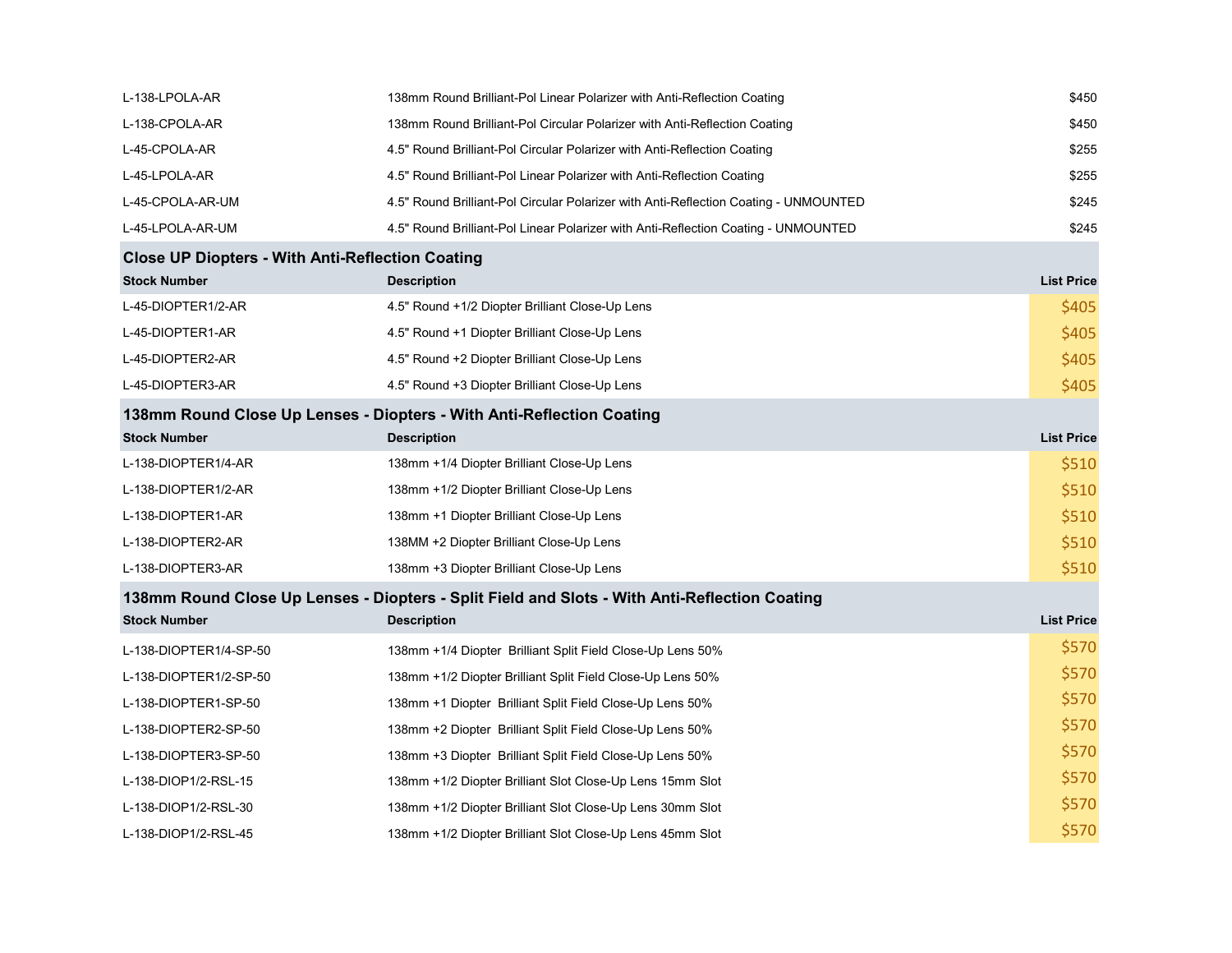| L-138-DIOP1-RSL-15          | 138mm +1 Diopter Brilliant Slot Close-Up Lens 15mm Slot                                     | \$570             |
|-----------------------------|---------------------------------------------------------------------------------------------|-------------------|
| L-138-DIOP1-RSL-30          | 138mm +1 Diopter Brilliant Slot Close-Up Lens 30mm Slot                                     | \$570             |
| L-138-DIOP1-RSL-45          | 138mm +1 Diopter Brilliant Slot Close-Up Lens 45mm Slot                                     | \$570             |
| L-138-DIOP2-RSL-15          | 138mm +2 Diopter Brilliant Slot Close-Up Lens 15mm Slot                                     | \$570             |
| L-138-DIOP2-RSL-30          | 138mm +2 Diopter Brilliant Slot Close-Up Lens 30mm Slot                                     | \$570             |
| L-138-DIOP2-RSL-45          | 138mm +2 Diopter Brilliant Slot Close-Up Lens 45mm Slot                                     | \$570             |
| L-138-DIOP3-RSL-15          | 138mm +3 Diopter Brilliant Slot Close-Up Lens 15mm Slot                                     | \$570             |
| L-138-DIOP3-RSL-30          | 138mm +3 Diopter Brilliant Slot Close-Up Lens 30mm Slot                                     | \$570             |
| L-138-DIOP3-RSL-45          | 138mm +3 Diopter Brilliant Slot Close-Up Lens 45mm Slot                                     | \$570             |
|                             | 4x5.65 Tray Mount Close Up Lenses - Diopters - With Anti-Reflection Coating                 |                   |
| <b>Stock Number</b>         | <b>Description</b>                                                                          | <b>List Price</b> |
| L-4565-DIOPTER1/4           | 4"x5.65" +1/4 Diopter Brilliant <sup>2</sup> Tray Mount Close-Up Lens                       | \$590             |
| L-4565-DIOPTER1/2           | 4"x5.65" +1/2 Diopter Brilliant <sup>2</sup> Tray Mount Close-Up Lens                       | \$590             |
| L-4565-DIOPTER1             | 4"x5.65" +1 Diopter Brilliant <sup>2</sup> Tray Mount Close-Up Lens                         | \$590             |
| L-4565-DIOPTER2             | 4"x5.65" +2 Diopter Brilliant <sup>2</sup> Tray Mount Close-Up Lens                         | \$590             |
| L-4565-DIOPTER3             | 4"x5.65" +3 Diopter Brilliant <sup>2</sup> Tray Mount Close-Up Lens                         | \$590             |
| L-4565-DIOPTER-SET          | 4"x5.65" Tray Mount Diopter Set (Set of 5 Tray Mount Diopters)                              | \$2,950           |
| L-4565-DIOPTER1/4-ST        | 4"x5.65" +1/4 Diopter Brilliant <sup>2</sup> Tray Mount Studio Close-Up Lens                | \$610             |
| L-4565-DIOPTER1/2-ST        | 4"x5.65" +1/2 Diopter Brilliant <sup>2</sup> Tray Mount Studio Close-Up Lens                | \$610             |
| L-4565-DIOPTER1-ST          | 4"x5.65" +1 Diopter Brilliant <sup>2</sup> Tray Mount Studio Close-Up Lens                  | \$610             |
| L-4565-DIOPTER2-ST          | 4"x5.65" +2 Diopter Brilliant <sup>2</sup> Tray Mount Studio Close-Up Lens                  | \$610             |
| L-4565-DIOPTER3-ST          | 4"x5.65" +3 Diopter Brilliant <sup>2</sup> Tray Mount Studio Close-Up Lens                  | \$610             |
|                             | 4xx5.65 Tray Mount Close Up Lenses - Split and Slot Diopters - With Anti-Reflection Coating |                   |
| <b>Stock Number</b>         | <b>Description</b>                                                                          | <b>List Price</b> |
| L-4565-DIOPTER1/4-RSPLIT-50 | 4x5.65" +1/4 Diopter Brilliant <sup>2</sup> Rota-Split Close-Up Lens 50%                    | \$675             |
| L-4565-DIOPTER1/2-RSPLIT-50 | 4x5.65" +1/2 Diopter Brilliant <sup>2</sup> Rota-Split Close-Up Lens 50%                    | \$675             |
| L-4565-DIOPTER1-RSPLIT-50   | 4x5.65" +1 Diopter Brilliant <sup>2</sup> Rota-Split Close-Up Lens 50%                      | \$675             |
| L-4565-DIOPTER2-RSPLIT-50   | 4x5.65" +2 Diopter Brilliant <sup>2</sup> Rota-Split Close-Up Lens 50%                      | \$675             |
| L-4565-DIOPTER3-RSPLIT-50   | 4x5.65" +3 Diopter Brilliant <sup>2</sup> Rota-Split Close-Up Lens 50%                      | \$675             |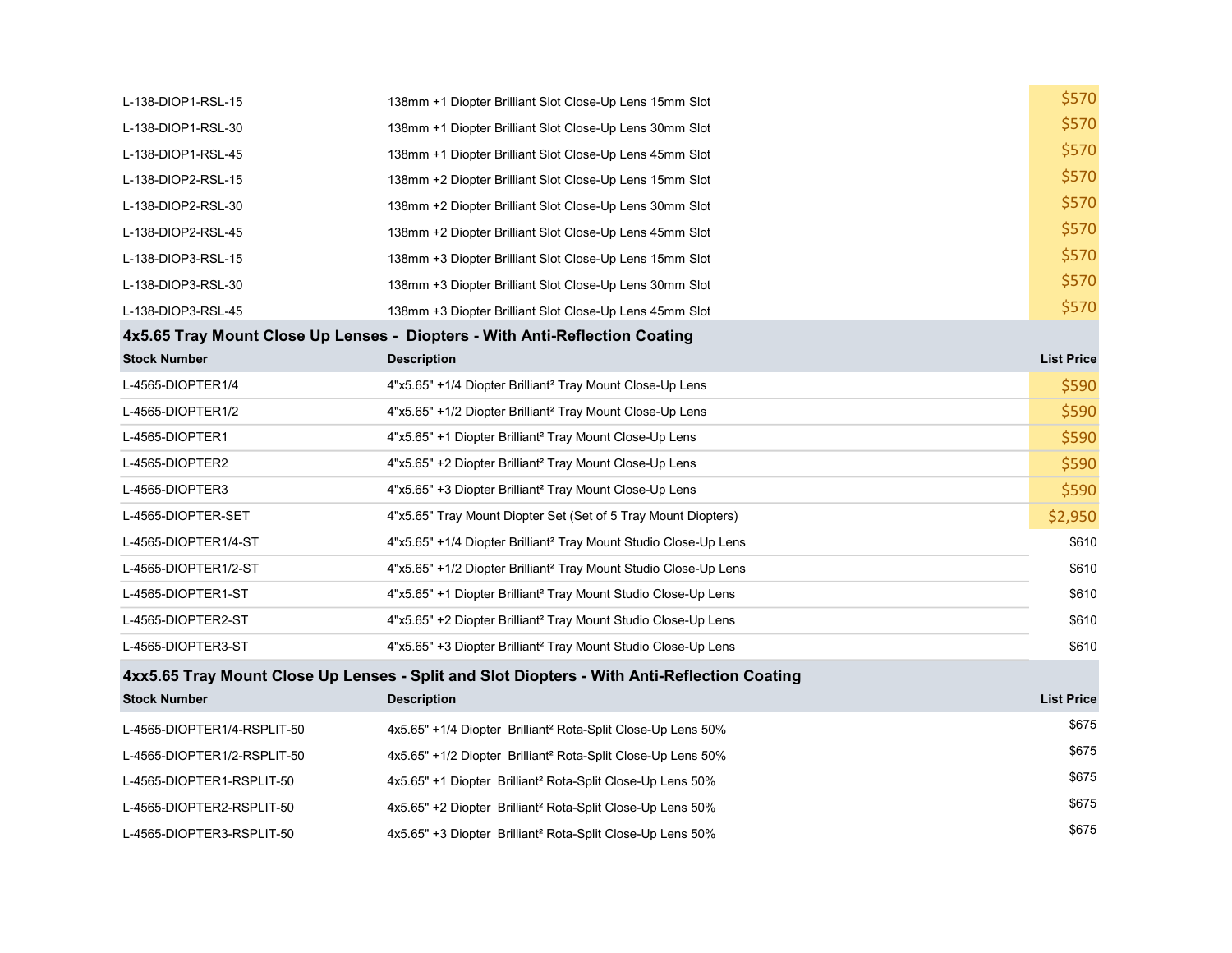| L-4565-DIOP1/2-RSL-15 | 4x5.65" +1/2 Diopter Brilliant Slot Close-Up Lens 15mm Slot                           | \$650             |
|-----------------------|---------------------------------------------------------------------------------------|-------------------|
| L-4565-DIOP1/2-RSL-30 | 4x5.65" +1/2 Diopter Brilliant Slot Close-Up Lens 30mm Slot                           | \$750             |
| L-4565-DIOP1/2-RSL-45 | 4x5.65" +1/2 Diopter Brilliant Slot Close-Up Lens 45mm Slot                           | \$750             |
| L-4565-DIOP1-RSL-15   | 4x5.65" +1 Diopter Brilliant Slot Close-Up Lens 15mm Slot                             | \$750             |
| L-4565-DIOP1-RSL-30   | 4x5.65" +1 Diopter Brilliant Slot Close-Up Lens 30mm Slot                             | \$750             |
| L-4565-DIOP1-RSL-45   | 4x5.65" +1 Diopter Brilliant Slot Close-Up Lens 45mm Slot                             | \$750             |
| L-4565-DIOP2-RSL-15   | 4x5.65" +2 Diopter Brilliant Slot Close-Up Lens 15mm Slot                             | \$750             |
| L-4565-DIOP2-RSL-30   | 4x5.65" +2 Diopter Brilliant Slot Close-Up Lens 30mm Slot                             | \$750             |
| L-4565-DIOP2-RSL-45   | 4x5.65" +2 Diopter Brilliant Slot Close-Up Lens 45mm Slot                             | \$750             |
| L-4565-DIOP3-RSL-15   | 4x5.65" +3 Diopter Brilliant Slot Close-Up Lens 15mm Slot                             | \$750             |
| L-4565-DIOP3-RSL-30   | 4x5.65" +3 Diopter Brilliant Slot Close-Up Lens 30mm Slot                             | \$750             |
| L-4565-DIOP3-RSL-45   | 4x5.65" +3 Diopter Brilliant Slot Close-Up Lens 45mm Slot                             | \$750             |
|                       | 6.6x6.6" Tray Mount Close Up Lenses - Diopters - With Anti-Reflection Coating         |                   |
| <b>Stock Number</b>   | <b>Description</b>                                                                    | <b>List Price</b> |
| L-6666-DIOPTER1/2     | 6.6" x 6.6" +1/2 Diopter Brilliant <sup>2</sup> Tray Mount Close-Up Lens              | \$1,099           |
| L-6666-DIOPTER1       | 6.6" x 6.6" +1 Diopter Brilliant <sup>2</sup> Tray Mount Close-Up Lens                | \$1,099           |
| L-6666-DIOPTER2       | 6.6" x 6.6" +2 Diopter Brilliant <sup>2</sup> Tray Mount Close-Up Lens                | \$1,099           |
| L-6666-DIOPTER3       | 6.6" x 6.6" +3 Diopter Brilliant <sup>2</sup> Tray Mount Close-Up Lens                | \$1,099           |
|                       | 4" x 4" Full Spectrum Infrared Neutral Density Filters - With Anti-Reflection Coating |                   |
| <b>Stock Number</b>   | <b>Description</b>                                                                    | <b>List Price</b> |
| L-44-ND03-IR-AR       | 4" x 4" Brilliant IR ND 0.3 Filter with Anti-Reflection Coating                       | \$240             |
| L-44-ND06-IR-AR       | 4" x 4" Brilliant IR ND 0.6 Filter with Anti-Reflection Coating                       | \$240             |
| L-44-ND09-IR-AR       | 4" x 4" Brilliant IR ND 0.9 Filter with Anti-Reflection Coating                       | \$240             |
| L-44-ND12-IR-AR       | 4" x 4" Brilliant IR ND 1.2 Filter with Anti-Reflection Coating                       | \$240             |
| L-44-ND15-IR-AR       | 4" x 4" Brilliant IR ND 1.5 Filter with Anti-Reflection Coating                       | \$240             |
| L-44-ND18-IR-AR       | 4" x 4" Brilliant IR ND 1.8 Filter with Anti-Reflection Coating                       | \$240             |
| L-44-ND21-IR-AR       | 4" x 4" Brilliant IR ND 2.1 Filter with Anti-Reflection Coating                       | \$240             |
| L-44-ND24-IR-AR       | 4" x 4" Brilliant IR ND 2.4 Filter with Anti-Reflection Coating                       | \$240             |
| L-44-ND27-IR-AR       | 4" x 4" Brilliant IR ND 2.7 Filter with Anti-Reflection Coating                       | \$240             |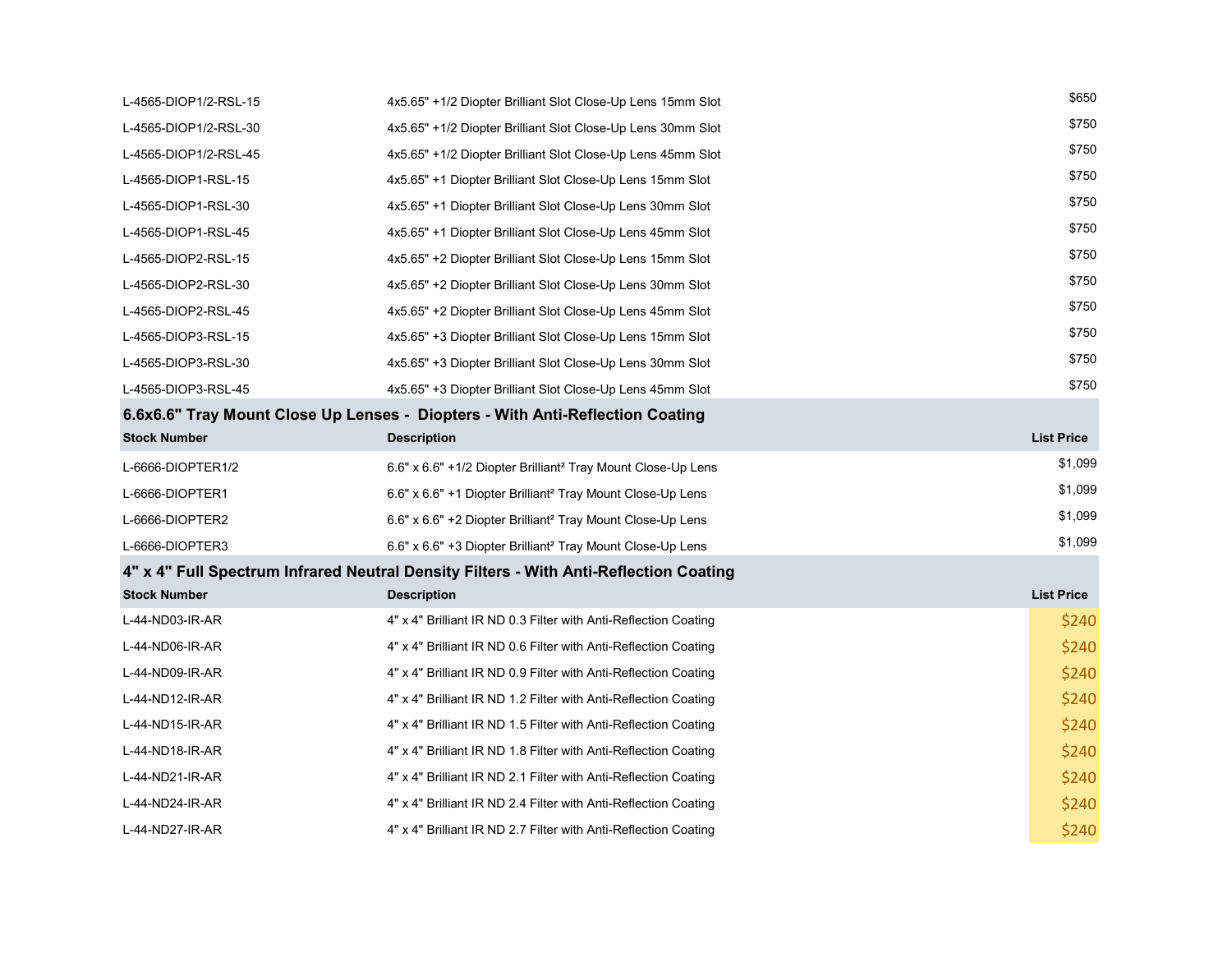| L-44-ND30-IR-AR     | 4" x 4" Brilliant IR ND 3.0 Filter with Anti-Reflection Coating                           | \$240             |
|---------------------|-------------------------------------------------------------------------------------------|-------------------|
|                     | 4" x 5.650" Full Spectrum Infrared Neutral Density Filters - With Anti-Reflection Coating |                   |
| <b>Stock Number</b> | <b>Description</b>                                                                        | <b>List Price</b> |
| L-4565-ND03-IR-AR   | 4" x 5.650" Brilliant IR ND 0.3 Filter with Anti-Reflection Coating                       | \$390             |
| L-4565-ND06-IR-AR   | 4" x 5.650" Brilliant IR ND 0.6 Filter with Anti-Reflection Coating                       | \$390             |
| L-4565-ND09-IR-AR   | 4" x 5.650" Brilliant IR ND 0.9 Filter with Anti-Reflection Coating                       | \$390             |
| L-4565-ND12-IR-AR   | 4" x 5.650" Brilliant IR ND 1.2 Filter with Anti-Reflection Coating                       | \$390             |
| L-4565-ND15-IR-AR   | 4" x 5.650" Brilliant IR ND 1.5 Filter with Anti-Reflection Coating                       | \$390             |
| L-4565-ND18-IR-AR   | 4" x 5.650" Brilliant IR ND 1.8 Filter with Anti-Reflection Coating                       | \$390             |
| L-4565-ND21-IR-AR   | 4" x 5.650" Brilliant IR ND 2.1 Filter with Anti-Reflection Coating                       | \$390             |
| L-4565-ND24-IR-AR   | 4" x 5.650" Brilliant IR ND 2.4 Filter with Anti-Reflection Coating                       | \$390             |
| L-4565-ND27-IR-AR   | 4" x 5.650" Brilliant IR ND 2.7 Filter with Anti-Reflection Coating                       | \$390             |
| L-4565-ND30-IR-AR   | 4" x 5.650" Brilliant IR ND 3.0 Filter with Anti-Reflection Coating                       | \$390             |
|                     | 6.6" x 6.6" Full Spectrum Infrared Neutral Density Filters - With Anti-Reflection Coating |                   |
| <b>Stock Number</b> | <b>Description</b>                                                                        | <b>List Price</b> |
| L-6666-ND03-IR-AR   | 6.6" x 6.6" Brilliant IR ND 0.3 Filter with Anti-Reflection Coating                       | \$600             |
| L-6666-ND06-IR-AR   | 6.6" x 6.6" Brilliant IR ND 0.6 Filter with Anti-Reflection Coating                       | \$600             |
| L-6666-ND09-IR-AR   | 6.6" x 6.6" Brilliant IR ND 0.9 Filter with Anti-Reflection Coating                       | \$600             |
| L-6666-ND12-IR-AR   | 6.6" x 6.6" Brilliant IR ND 1.2 Filter with Anti-Reflection Coating                       | \$600             |
| L-6666-ND15-IR-AR   | 6.6" x 6.6" Brilliant IR ND 1.5 Filter with Anti-Reflection Coating                       | \$600             |
| L-6666-ND18-IR-AR   | 6.6" x 6.6" Brilliant IR ND 1.8 Filter with Anti-Reflection Coating                       | \$600             |
| L-6666-ND21-IR-AR   | 6.6" x 6.6" Brilliant IR ND 2.1 Filter with Anti-Reflection Coating                       | \$600             |
| L-6666-ND24-IR-AR   | 6.6" x 6.6" Brilliant IR ND 2.4 Filter with Anti-Reflection Coating                       | \$600             |
| L-6666-ND27-IR-AR   | 6.6" x 6.6" Brilliant IR ND 2.7 Filter with Anti-Reflection Coating                       | \$600             |
| L-6666-ND30-IR-AR   | 6.6" x 6.6" Brilliant IR ND 3.0 Filter with Anti-Reflection Coating                       | \$600             |
|                     | 138mm Round Full Spectrum Infrared Neutral Density Filters - With Anti-Reflection Coating |                   |
| <b>Stock Number</b> | <b>Description</b>                                                                        | <b>List Price</b> |
| L-138-ND03-IR-AR    | 138mm Brilliant IR ND 0.6 with Anti-Reflection Coating                                    | \$350             |
| L-138-ND06-IR-AR    | 138mm Brilliant IR ND 0.6 with Anti-Reflection Coating                                    | \$350             |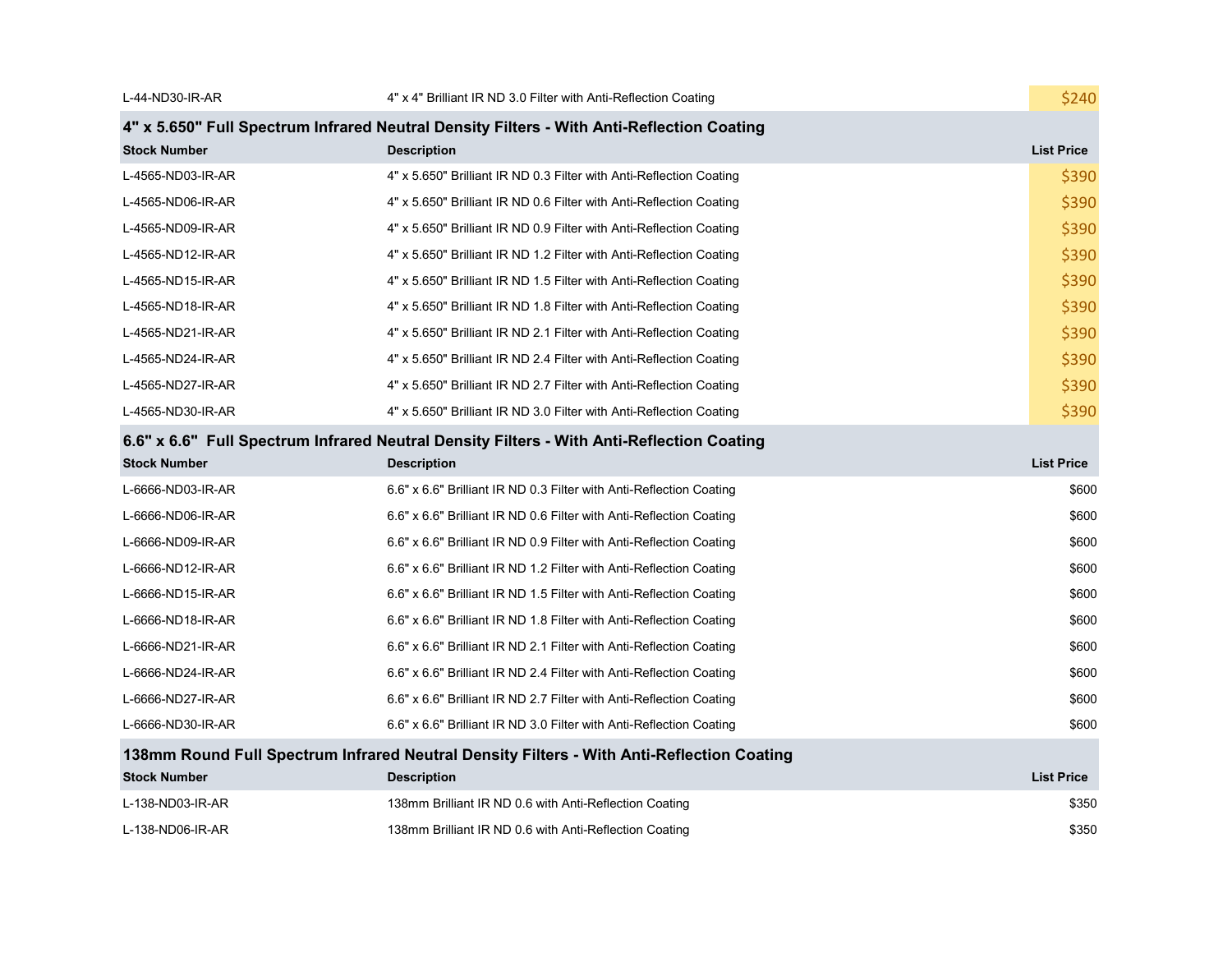| L-138-ND09-IR-AR       | 138mm Brilliant IR ND 0.9 with Anti-Reflection Coating                                   | \$350             |
|------------------------|------------------------------------------------------------------------------------------|-------------------|
| L-138-ND12-IR-AR       | 138mm Brilliant IR ND 1.2 with Anti Reflection Coating                                   | \$350             |
| L-138-ND15-IR-AR       | 138mm Brilliant IR ND 1.5 with Anti-Reflection Coating                                   | \$350             |
| L-138-ND18-IR-AR       | 138mm Brilliant IR ND 1.8 with Anti-Reflection Coating                                   | \$350             |
| L-138-ND21-IR-AR       | 138mm Brilliant IR ND 2.1 with Anti-Reflection Coating                                   | \$350             |
| L-138-ND24-IR-AR       | 138mm Brilliant IR ND 2.4 with Anti-Reflection Coating                                   | \$350             |
| L-138-ND27-IR-AR       | 138mm Brilliant IR ND 2.7 with Anti-Reflection Coating                                   | \$350             |
| L-138-ND30-IR-AR       | 138mm Brilliant IR ND 3.0 with Anti-Reflection Coating                                   | \$350             |
|                        | 4.5" Round Full Spectrum Infrared Neutral Density Filters - With Anti-Reflection Coating |                   |
| <b>Stock Number</b>    | <b>Description</b>                                                                       | <b>List Price</b> |
| L-45-ND03-IR-AR        | 4.5" Round Brilliant IR ND 0.3 Filter with Anti-Reflection Coating                       | \$330             |
| L-45-ND06-IR-AR        | 4.5" Round Brilliant IR ND 0.6 Filter with Anti-Reflection Coating                       | \$330             |
| L-45-ND09-IR-AR        | 4.5" Round Brilliant IR ND 0.9 Filter with Anti-Reflection Coating                       | \$330             |
| L-45-ND12-IR-AR        | 4.5" Round Brilliant IR ND 1.2 Filter with Anti-Reflection Coating                       | \$330             |
| L-45-ND15-IR-AR        | 4.5" Round Brilliant IR ND 1.5 Filter with Anti-Reflection Coating                       | \$330             |
| L-45-ND18-IR-AR        | 4.5" Round Brilliant IR ND 1.8 Filter with Anti-Reflection Coating                       | \$330             |
| L-45-ND21-IR-AR        | 4.5" Round Brilliant IR ND 2.1 Filter with Anti-Reflection Coating                       | \$330             |
| L-45-ND24-IR-AR        | 4.5" Round Brilliant IR ND 2.4 Filter with Anti-Reflection Coating                       | \$330             |
| L-45-ND27-IR-AR        | 4.5" Round Brilliant IR ND 2.7 Filter with Anti-Reflection Coating                       | \$330             |
| L-45-ND30-IR-AR        | 4.5" Round Brilliant IR ND 3.0 Filter with Anti-Reflection Coating                       | \$330             |
| <b>Filter Adapters</b> |                                                                                          |                   |
| <b>Stock Number</b>    | <b>Description</b>                                                                       | <b>List Price</b> |
| L-70-05-00022          | Brilliant Thumb Screw Clamp - 95mm Barrel to 95mm x 1.0 Female.                          | \$110             |
| L-110-CLAMP-45         | Lever Clamp Adapter 110mm Barrel to 4.5" Filter                                          | \$250             |
| L-114-CLAMP-45         | Lever Clamp Adapter 114mm Barrel to 4.5" Filter                                          | \$250             |
| L-95-TH-CLAMP-45       | Thumb Screw Clamp Adapter 95mm Barrel to 4.5" Filter                                     | \$196             |
| L-104-TH-CLAMP-45      | Thumb Screw Clamp Adapter 104mm Barrel to 4.5" Filter                                    | \$196             |
| L-114-TH-CLAMP-45      | Thumb Screw Clamp Adapter 114mm Barrel to 4.5" Filter                                    | \$196             |
| L-70-08-00001          | 100mm x 0.75 to 4.5" Filter Adapter - Requires clamp adapter                             | \$105             |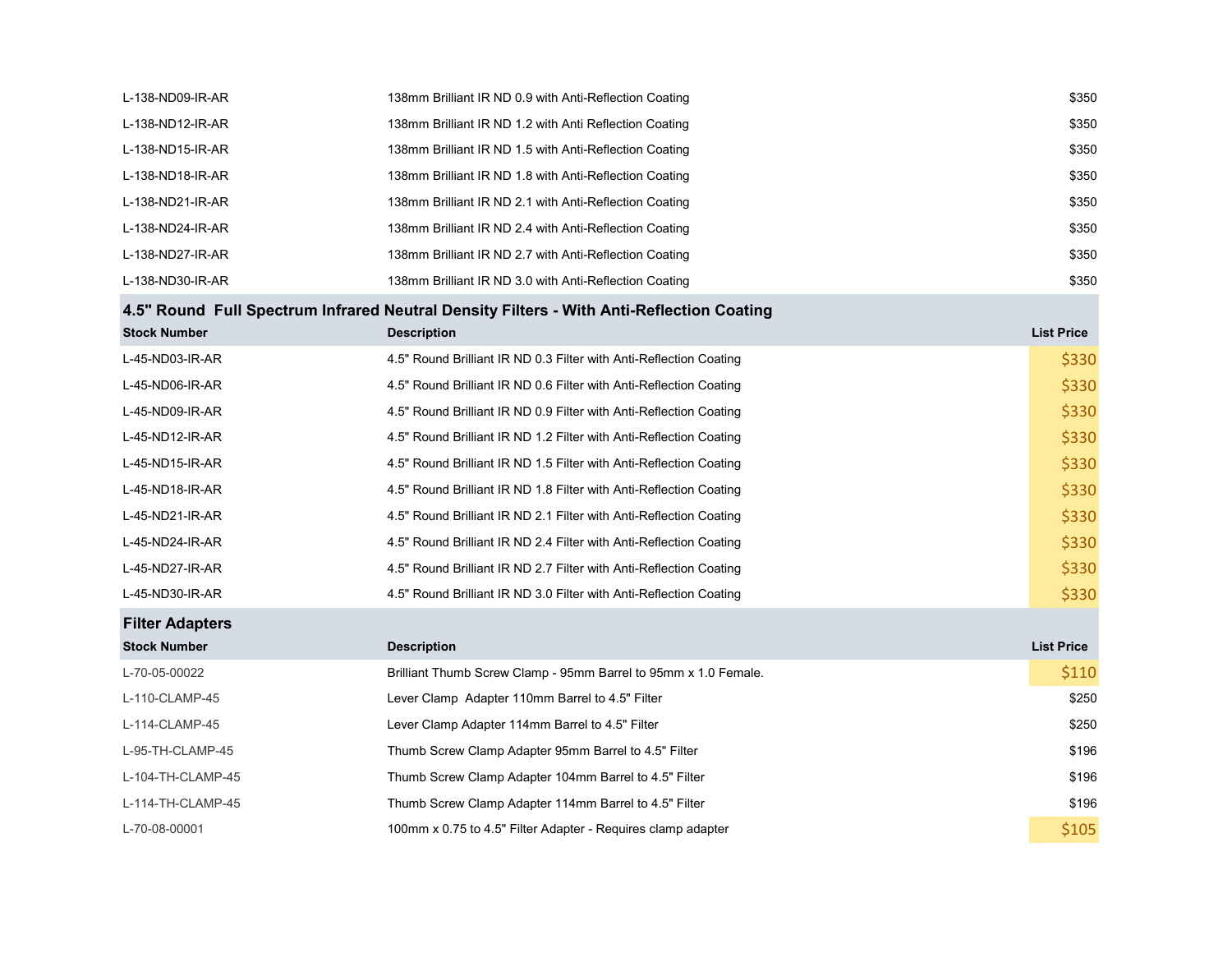| L-70-01-00042                            | 100mm x 0.75 to 4.5" Unmounted Filter Adapter - Requires clamp adapter | \$105             |
|------------------------------------------|------------------------------------------------------------------------|-------------------|
| L-70-03-00001                            | Brilliant Thumb Screw Clamp - 95mm Barrel to 100mm x 0.75 Female       | \$105             |
| L-70-03-00002                            | Brilliant Thumb Screw Clamp - 104mm Barrel to 100mm x 0.75 Female      | \$105             |
| L-70-05-00022                            | Brilliant Thumb Screw Clamp - 95mm Barrel to 95mm x 0.75 Female        | \$105             |
| L-70-01-00100                            | Brilliant Compression Ring Clamp - 95mm Barrel to 100mm x 0.75 Female  | \$105             |
| L-70-01-00104                            | Brilliant Compression Ring Clamp - 104mm Barrel to 100mm x 0.75 Female | \$105             |
| <b>Brilliant Macro Attachment Lenses</b> |                                                                        |                   |
| <b>Stock Number</b>                      | <b>Description</b>                                                     | <b>List Price</b> |
|                                          |                                                                        |                   |

| L-MACRO-KIT-3L | Brilliant Macro 3 Lens Kit with Case | \$3,750 |
|----------------|--------------------------------------|---------|
| L-MACRO+1      | <b>Brilliant Macro +1</b>            | \$1,250 |
| L-MACRO+2      | Brilliant Macro +2                   | \$1,250 |
| L-MACRO+3      | Brilliant Macro +3                   | \$1,250 |

## Brilliant Lens Adapters

| <b>Stock Number</b> | <b>Description</b>                                                                         | <b>List Price</b> |
|---------------------|--------------------------------------------------------------------------------------------|-------------------|
| L-70-01-00002       | Brilliant Adapter M100 x 0.75 x 37.5L - Zeiss UP 50mm - 85mm - Schneider Xenar 75mm - 95mm | \$105             |
| L-70-01-00003       | Brilliant Adapter - M100 x 0.75 x 23L Schneider Cine-Xenar 50mm                            | \$105             |
| L-70-01-00004       | Brilliant Adapter - M95 x 1.0 x 50.5L - Schneider Xenon FF Prime                           | \$105             |
| L-70-01-00005       | Brilliant Adapter - M105 x 0.75 x 9.5L - Cooke 5i 100mm                                    | \$105             |
| L-70-01-00006       | Brilliant Adapter - M105 x 0.75 x 31.5L - Cooke 5i 75mm                                    | \$105             |
| L-70-01-00007       | Brilliant Adapter - M105 x 0.75 x 44.5L - Cooke 5i 50mm                                    | \$105             |
| L-70-01-00008       | Brilliant Adapter - M100 x 0.75 x 48.5L - Zeiss Ultra Prime 100mm - Leica                  | \$105             |
| L-70-01-00054       | Brilliant Adapter - M77 x 0.75 x 56L                                                       | \$105             |
| L-70-01-00055       | Brilliant Adapter - M82 x 0.75 x 56L                                                       | \$105             |
| L-70-01-00056       | Brilliant Adapter - M86 x 0.75 x 56L                                                       | \$105             |
| L-70-01-00057       | Brilliant Adapter - M112 x 1.0 x 56L                                                       | \$105             |
| L-70-01-00100       | Brilliant Compression Ring Clamp - 95mm Barrel to M100 x 0.75 Female                       | \$105             |
| L-70-01-00104       | Brilliant Compression Ring Clamp - 104mm Barrel to M100 x 0.75 Female                      | \$105             |
| L-70-01-01001       | Lightweight Support Rod Bridge with V-Block                                                | \$105             |
| L-70-01-A0029       | <b>Brilliant Macro Stacking Adapter</b>                                                    | \$105             |